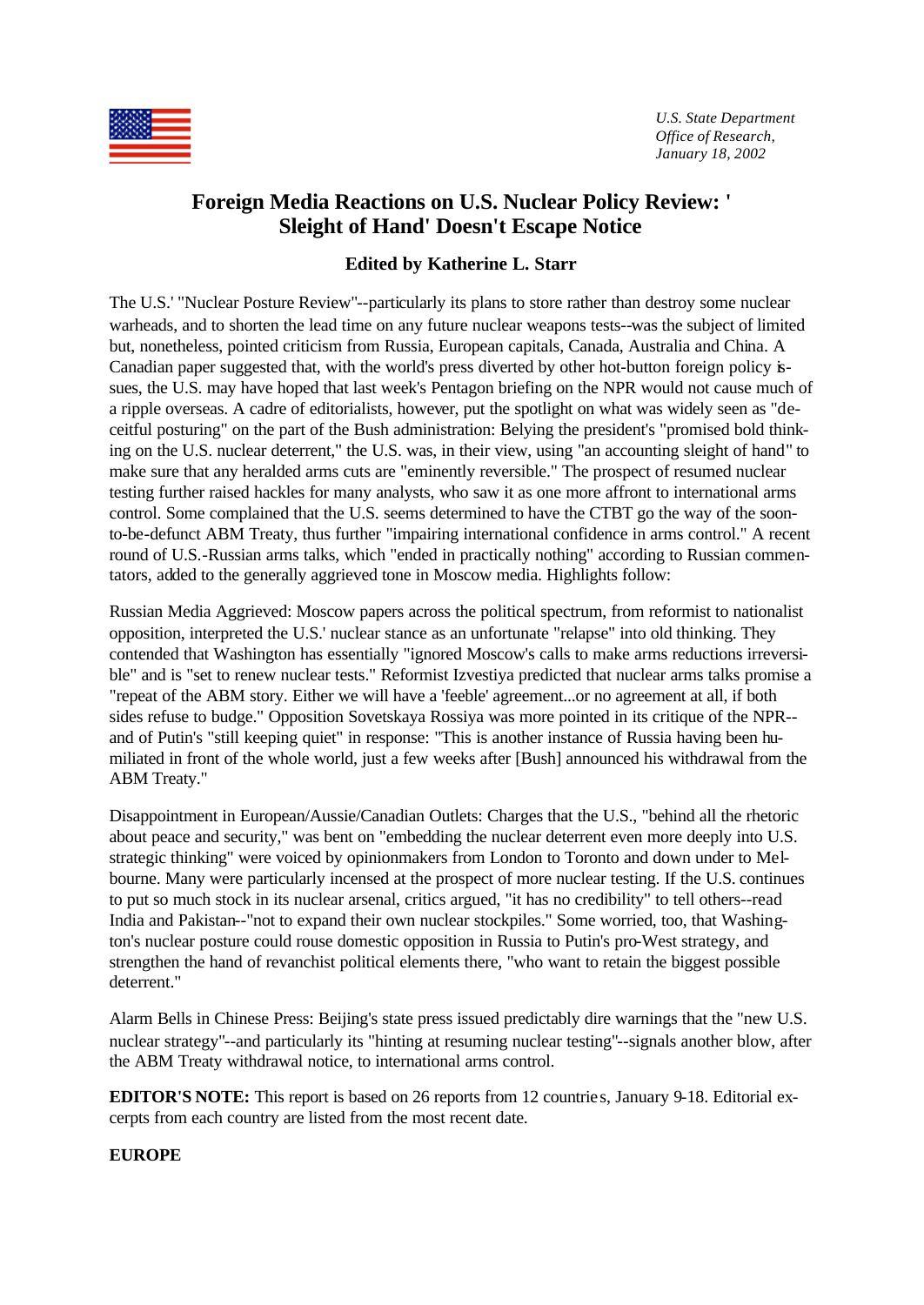RUSSIA: "America Sticks To Its Guns" Vladimir Georgiyev stated in centrist Nezavisimaya Gazeta (1/18): "As expected by many, the talks in Washington have ended practically in nothing. The United States has barely been reacting to Moscow's initiatives in the area of strategic offensive arms. Despite Washington's stated commitment to the dialogue, what has really been done to date is too little--and this applies not only to the Americans' decision to withdraw from the ABM Treaty and their plans to store dismounted warheads, but also to their intention to resume nuclear tests."

#### *"Newsmakers Rumsfeld, Wolfowitz Eclipse Secretary Powell"*

Nikolai Zlobin of the U.S. Center for Defense Information commented in reformist Izvestiya (1/18): "Politicians and the military in Russia, their focus on one aspect alone, point out that the Americans don't want to destroy nuclear warheads but will store them instead. There are other, more serious irritants in the bilateral relations. Firstly, the Bush team does not feel like signing any accords.... Secondly, the Americans believe that they can save [money] not only by reducing arms but also by not destroying warheads. Frugality like that won't make the process of arms reduction irreversible.... Finally, the United States still trusts that it has won the Cold War, so it doesn't give a damn about what the vanquished party thinks. The Americans' success in Afghanistan is a factor, too. Donald Rumsfeld and his 'right hand' Paul Wolfowitz have had their influence inordinately increased.... They have become the chief newsmakers, with Colin Powell hardly seen or heard from."

#### *"Relapse Into Past"*

Vitaliy Gan said in neo-communist weekly Slovo (# 2, 1/18): "Moscow's calls to make nuclear arms reduction irreversible have been ignored with characteristic haughtiness. The White House thinks the Russians' position weak since they will have to write off their fast-aging nuclear arsenal anyway. Surely, playing up Russia's financial and economic problems is not consistent with Bush's harangues about 'new times' in relations between Russia and the United States."

"Putin Riding The Texas Mustang" Leonid Nikolayev painted the following picture in nationalist opposition Sovetskaya Rossiya (1/17): "As Putin whips on the Texan mustang going farther West, he may one day look back and find that he is all alone, with Russia having gone the other way."

## *"Deja Vu"*

As the United States and Russia were set to begin the first round of consultations on nuclear arms reduction, the reformist Vremya MN (1/15) predicted in a piece by Vladimir Frolov: "What is going to happen gives no solace. Most probably we are in for a repeat of the ABM story. Either we will have a 'feeble' agreement, with the issue of 'irreversible cuts' left aside and everybody pretending to see nothing wrong with that, or there will be no agreement at all, if both sides refuse to budge."

#### *"Another Myth Exploded"*

Vasiliy Safronchuk commented in nationalist opposition Sovetskaya Rossiya (1/15): "Quite recently pundits, interpreting the results of the meeting between Putin and Bush in Texas last November, insisted that the presidents had agreed to reduce their countries' nuclear arsenals equally by two-thirds. That, they alleged, was the price the U.S. president had to pay for his withdrawal from the ABM Treaty. The myth crashed last week once the local media caught on to something from a secret Pentagon report on changes in the U.S. defense doctrine.... Oddly, Putin still keeps quiet about Washington's intention not to destroy, but rather to store the number of nuclear warheads he promised to reduce to a third in the next few years. This is another instance of Russia having been humiliated in front of the whole world, just a few weeks after the U.S. president announced his withdrawal from the ABM Treaty. Washington's action is all the more humiliating because it follows in the wake of the Kremlin's letting the Americans gain bases in Central Asia.... Washington does not hide that its long-term plans in post-Soviet Central Asia go far beyond its 'antiterrorist operation' in Afghanistan.... Obviously, the Americans have been gaining ground in Central Asia with Putin's blessing."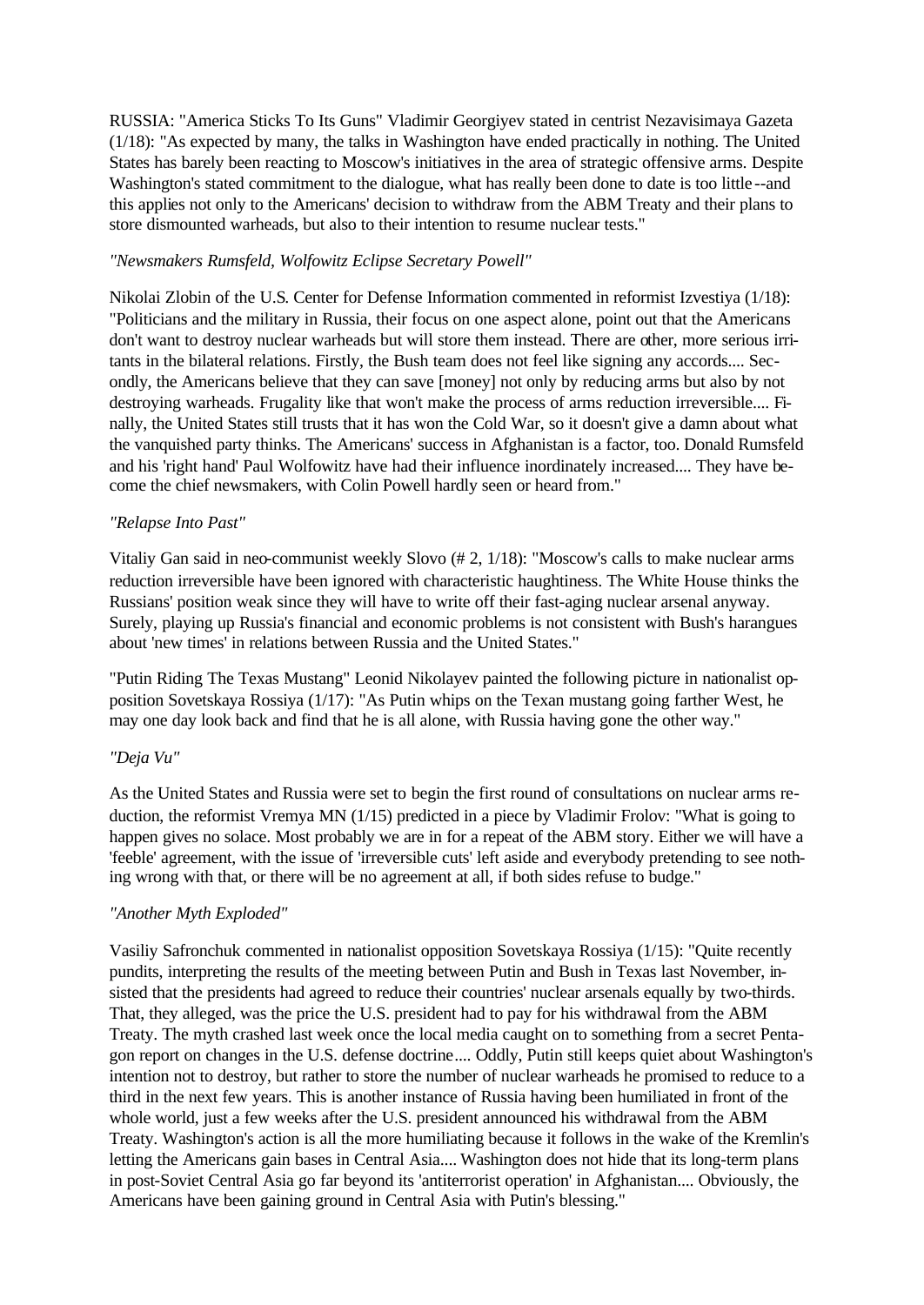#### *"U.S. Doesn't Trust Russia"*

Andrey Lebedev concluded in reformist Izvestiya (1/14): "Despite its partnership with Russia in the war on terrorism, Washington doesn't quite trust this country.... Both U.S. reports (one by the Pentagon and one by the CIA) can only be interpreted as a clear hint that Russia is going to have a shaky position at the coming consultations (on arms control in Washington). Yet Moscow is determined to insist on 'controllable and irreversible' cuts.... There is also the idea of compensation for storage of Russian nuclear warheads. Increased financial assistance from the United States may become a sweetener, as Russia is urged to drop its 'irreversibility' demand. But in that case, Russia would be right not to hurry to use up warheads after they are taken off the missiles either."

#### *"Back To The Old Agenda"*

Aleksandr Lomanov commented in reformist Vremya Novostey (1/11): "As the global war on terrorism turns into daily humdrum, there comes more of the 'old agenda' in international relations. Though Russia and the United States, starting to come together on September 11, are still on converging courses, their relations, for the most part, are new in name alone. Judging by two major documents (one by the Pentagon and one by the CIA) on nuclear and rocket technology that have just been published in the United States, nothing has changed."

#### *"President Bush Spares His Warheads"*

Ivan Safronov opined in reformist business Kommersant (1/10): "U.S. Defense Secretary Rumsfeld ordered the creation of a Missile Defense Agency (MDA). The task of the MDA is to exercise strict centralized control over all the ABM programs being implemented in the different armed services of the United States. Simultaneously, Washington announced it is forgoing the destruction of nuclear warheads being cut under the existing Russian-U.S. arrangements. The decision now is to store a large part of them.... The most recent decision of the Bush administration to forego the complete destruction of the warheads being cut and to put a large part of them in storage as a reserve (at issue are the Russian-U.S. agreements to cut their strategic arms to the level of 1,700-2,000 nuclear warheads), made public during the Congress hearings on Tuesday, would clearly not suit the Kremlin.

As Kommersant learned from sources in the General Staff, the Russian Foreign Ministry will forward a clarification request to the United States in the near future. 'We cannot be satisfied by the contribution Washington is prepared to make to nuclear disarmament: 50 Peacekeeper ICBMs, and two or three hundred warheads whose 'useful life' has expired. This is ridiculous,' the Kommersant correspondent was told by a ranking General Staff official."

#### *"Bush And The Bomb"*

Official Rossiiskaya Gazeta wrote about the reaction in Russia to Washington's possible resumption of underground nuclear tests (1/10): "Almost simultaneously, two influential U.S. newspapers--the Washington Post and New York Times--published a version of a classified Pentagon report on the state of U.S. nuclear forces, which recommends a resumption of the underground nuclear tests.... The Russian military took this information quite calmly. In October last year Colonel-General Igor Volynkin, chief of the 12th Main Department of the Russian Defense Ministry, said that, according to his information, U.S. specialists have been keeping their nuclear testing ground at a half-year readiness for the re-start of nuclear tests. Ranking sources in the Russian General Staff point out that the possible resumption of U.S. nuclear tests may be due to at least two reasons. Firstly, the drafting of programs to develop a national ABM defense. Secondly, the natural obsolescence of nuclear warheads which are now 'on duty' or stored in nuclear arsenals. Russia can also resume its nuclear tests, which was mentioned by Volynkin. For this eventuality, the Central Testing Ground on Novaya Zemlya is now being prepared."

#### *"Underground Plans"*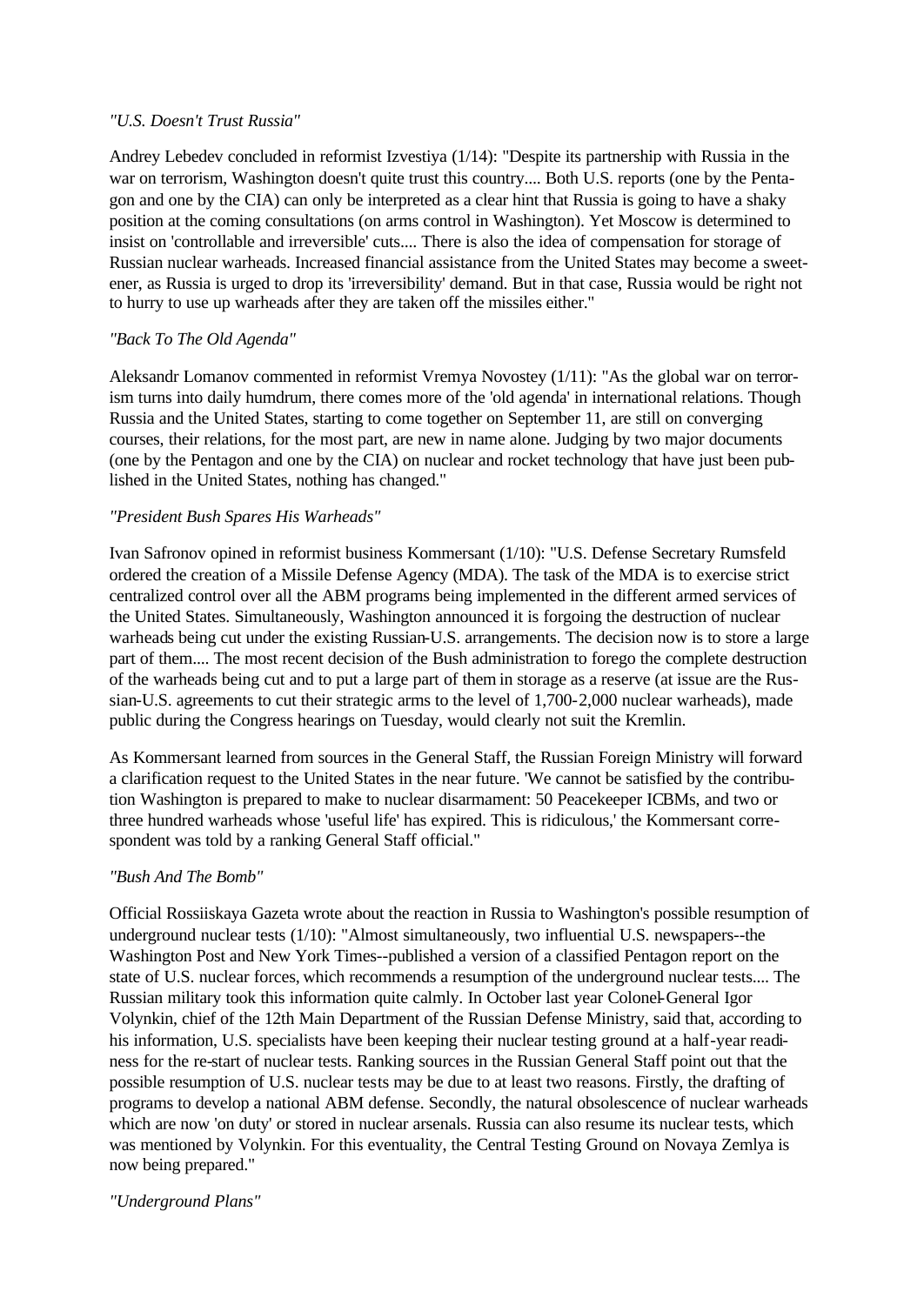Andrei Lebedev and Dmitry Safonov observed in reformist Izvestiya (1/9): "The United States is set to renew underground nuclear tests, as evidenced by the document the Bush administration sent to the U.S. Congress yesterday.... American officials stress the need to conduct tests to check the combatworthiness of the nuclear warheads on service duty.... If the United States does resume underground nuclear explosions, it would be for the sole purpose of developing new types of nuclear weapons. Most probably warheads for the future NMD. The problem is that the American project of intercepting enemy missiles with its own anti-missiles is not very effective.... The USSR was solving the problem of intercepting enemy ballistic missiles with the help of a nuclear explosion. That achieved 100 percent success rate in interception. Apparently the U.S. has decided to take a leaf from the Russian notebook."

## **BRITAIN: "Nuclear Posture"**

The independent Financial Times featured this editorial comment (1/10): "Since before he was elected, Bush has promised bold thinking on the U.S. nuclear deterrent. On this week's evidence, he has flattered to deceive. The 'nuclear posture review' outlined this week by the Pentagon offers little new and some of what is new is worrying. The Pentagon has made clear that its planned reductions in the levels of deployed warheads by about two-thirds to between 1,700 and 2,000 are eminently reversible. To provide a hedge against possible new threats, the United States will keep an unknown number of warheads in storage rather than destroying them. Indeed, because of an accounting sleight of hand, the administration's new goal is little different from the 2,000-2,500 figure agreed in 1997 between Clinton and Yeltsin...as the target for the now-defunct START III negotiations. The United States also said it wanted to shorten the lead time to any future nucle ar weapons tests, while a Pentagon official said it was looking into modifying warheads to use as 'bunker-busting' weapons. Such a nuclear policy understandably worries Russia, which may feel compelled to follow suit and put many of its nuclear warheads into storage instead of destroying them. Of course, Washington cannot and should not build national security policy around Russian concerns; but must consider potential threats. The administration has cited the high uncertainty military planners face and the growing number of states that possess weapons of mass destruction. For these reasons, it says, the United States should not be constrained by treaties that prevent it from responding to new strategic challenges and should retain the capacity to increase forces. Pentagon resistance to sharper cuts in nuclear weapons is also based on the proposition that the United States cannot retain its triad of nuclear delivery systems...if the warhead figure falls further.

"The irony of all this is that although the Cold War has ended, making it inconceivable that thousands of nuclear warheads could have any use, the review has embedded the nuclear deterrent even more deeply into U.S. strategic thinking. It sends a strong message to other states, such as India and Pakistan, that the real route to power lies in nuclear arms. Most important, it reduces rather than increases America's own security by strengthening the hand of hardliners in Moscow who want to retain the biggest possible deterrent. To make matters worse, warheads in storage in Russia can hardly be considered secure. By encouraging Russia to store its warheads, the United States is increasing the likelihood that nuclear material will end up in the hands of terrorists, who now represent the greatest danger to U.S. security."

## **FRANCE: "Putin's Western Wager"**

Jean-Christophe Ploquin held in Catholic La Croix (1/16): "In the next few months, caught between Russia and the West, Putin may well find himself in an uncomfortable position. His wager after the September 11 attacks has been slow in bringing him the returns he hoped for.... His immediate support to the U.S. has always been in his view something he could use as currency with a Bush administration tempted by unilateral policies. Russia therefore aligned itself with the anti-terrorist coalition. Since then, many observers in Moscow are wondering where American compensation for such a turn-around has gone. The United States has renounced the ABM Treaty...and last Wednesday it indicated it would store certain nuclear warheads instead of destroying them.... Even in Washington, some, like Strobe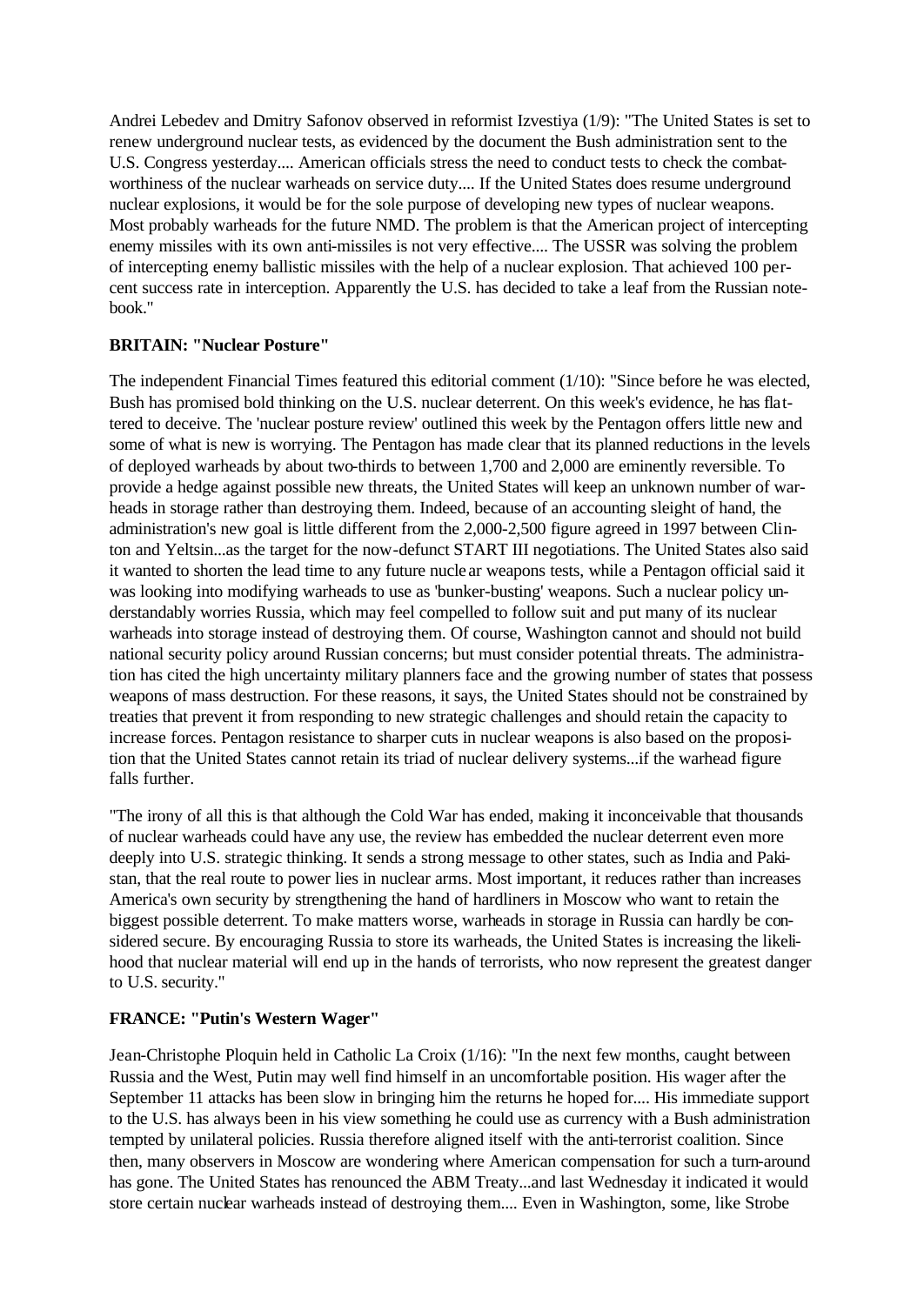Talbott, worry about this latest series of rebuffs.... Putin has only a few months left to try to collect on the dividends of his policy. After that, Russian legislative elections will open the way to nostalgia for Russia's long lost grandeur."

# **GERMANY: "The Power Of The Generals"**

Wolfgang Koydl stated in center-left Sueddeutsche Zeitung of Munich (1/15): "The joint chiefs of staff were never happy with the president's promise [to reduce the number of U.S. nuclear warheads to below 2,000]. A few days before the start of U.S.-Russian disarmament talks in Washington, the Pentagon put out a surprising study. It recommends that the decommissioned warheads be stored, not destroyed--just in case. After all, one can never be sure about what the Russians or the Chinese may think of in the future. Bush gave in to the pressure from the generals. It may be a new experience for Russia that one cannot necessarily rely on a U.S. president's word."

# **ITALY: "Missiles Stocked On Side, Bush Won't Keep Promises On Nuclear Weapons"**

Bruno Marolo wrote from Washington for pro-Democratic Left party (DS) L'Unita (1/10): "George Bush's nuclear arsenal is like a pig--nothing is thrown away. Even the weapons whose elimination had been announced are being set aside, just in case. They may become useful again. Last December, the U.S. president had promised sensational cuts to his Russian colleague, Vladimir Putin. He was hoping to convince him to give up the ABM Treaty and give his blessing on the space shield.... A subtle distinction is now emerging between 'deployed' nuclear weapons and set-aside weapons, piled up in a cellar so they can age like a good wine for the next generation."

# *"America Ready For New Nuclear Tests"*

Paolo Mastrolilli filed from New York for Turin's centrist, influential La Stampa (1/9): "U.S. nuclear tests will not resume tomorrow, but the Pentagon wants to reserve the option of conducting them in the future. This is the veiled recommendation contained in the Nuclear Posture Review, the secret report on U.S. nuclear policy delivered yesterday to the Congress by Rumsfeld.... With the beginning of the war on terrorism, the White House tried to soften its positions on non-imminent issues, in order to avoid friction with allies. But the nuclear policy remains an open issue which is still being debated." (The report draws from the Jan. 8 Washington Post story. "Washington To Resume Underground Nuclear Tests").

## *"Washington To Resume Underground Nuclear Tests"*

Rome's center-right Il Tempo carried a story under the above headline (1/9), also based on the Washington Post article.

## **FINLAND: "U.S. Makes Its Own Decision On Changes In Nuclear Strategies"**

Leading Helsingin Sanomat commented (1/14): "The Nuclear Posture Review (NPR)...contains a few new and somewhat surprising aspects.... The basic philosophy of the review seems to be that the United States is shifting (but not too drastically), its point of emphasis from strategic nuclear weapons to conventional capability. The United States is maintaining as much maneuver room as possible and committing itself through treaties to as little as possible. No decision has been made to resume nuclear testing, but the United States wants to be prepared to test at any time. It is increasingly doubtful that Washington wishes to conclude an actual agreement with Moscow on a reduction of offensive missiles.... Crouch said...that only part of the U.S.' offensive weapons would be done away with for good. Some would be stockpiled for future dismantling, others would be kept in operational condition for possible changes in the current situation. Russia protested immediately and pointed out that it presupposed a controlled and final destruction of the arms. The information given about the strategic document confirms that the United States continues to regard its nuclear weaponry as an important symbol for its great power status. The first reports appeared to promise a sharp reduction of warheads from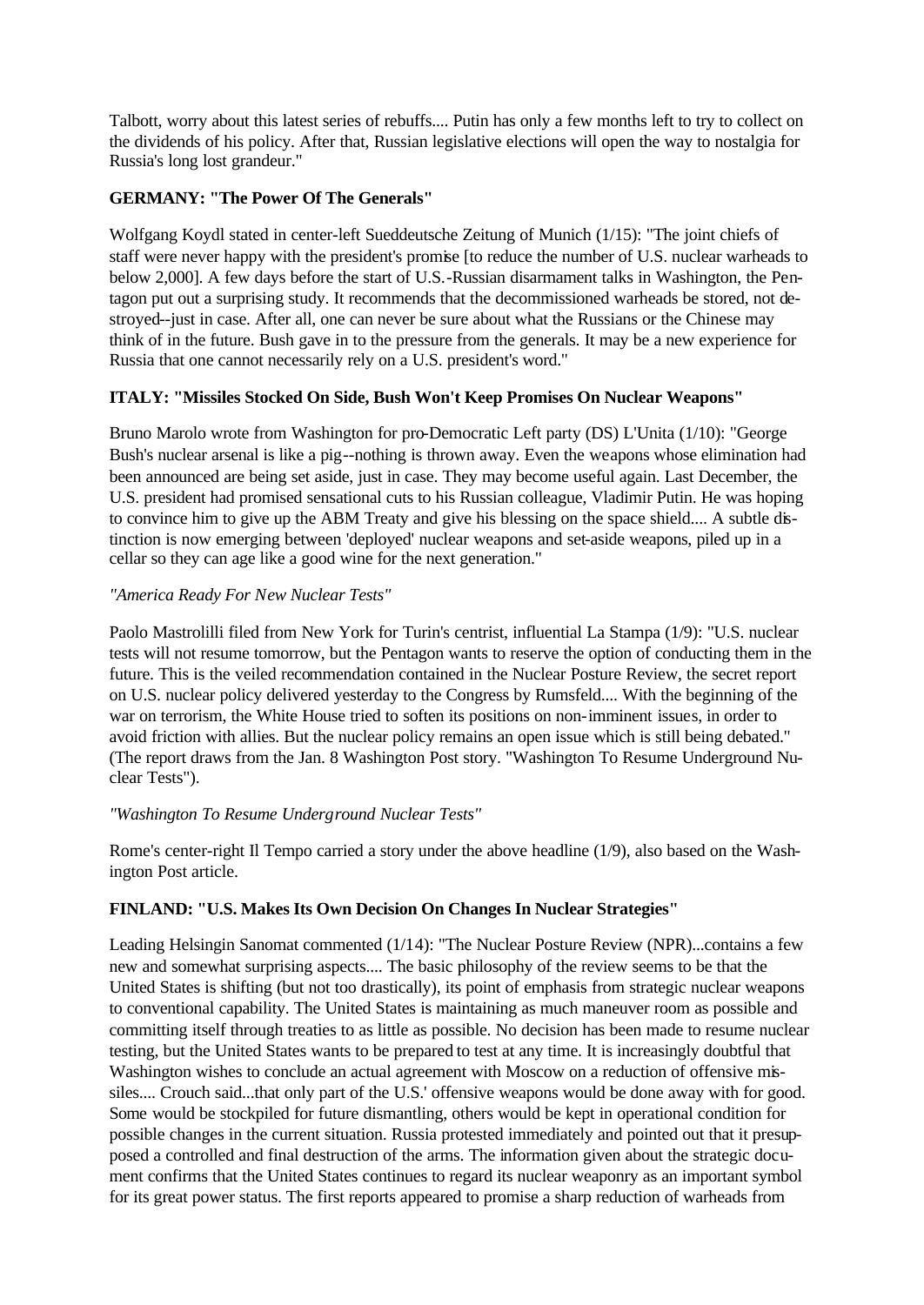6,000 to 2,000 over a ten year period, but weapons stockpiling and the possibility of new tests considerably reduces the significance of the reduction. If the United States ultimately decides to test weapons in Nevada, the test ban would in practice lose all significance. Recent reports seem to indicate that tests in Nevada will be resumed as soon as the need or temptation becomes great enough.... Nobody will be able to challenge it in terms of power, and that appears to be the decisive point in President Bush's Washington."

# **SWEDEN: "Bush Wants Nuclear Weapons In Mothballs"**

Independent, liberal Dagens Nyheter ran an article by diplomatic correspondent Bengt Albons (1/10): "A great number of those weapons that will be removed from the U.S. nuclear arsenal will be stored for future use. This is evident from the nuclear policy overview, which the Bush administration has submitted to the Congress. The administration also reserves the option of resuming nuclear testing more quickly than is possible today. However, Bush has no immediate plans to resume such tests.... The Bush administration is continuing the nuclear weapons policy of the Clinton administration. It wants to deactivate nuclear warheads while at the same time storing them as a safeguard strategy.... One of the reasons why the Bush administration feels that now is time to reduce nuclear weapons is that conventional weapons technology has led to the development of precision bombs, which can be used to knock out an adversary's nuclear installations. Another is that the planned missile defense conceivably will give protection against limited nuclear attacks."

# **EAST ASIA AND PACIFIC**

# **AUSTRALIA: "Now The U.S. Poses A Nuclear Threat"**

Commentator Keith Suter observed in Melbourne's liberal Age (1/14): "Some in the United States want to start nuclear testing again.... That would be disastrous.... If the United States resumes nuclear testing, it has no credibility to tell the Indians and Pakistanis not to expand their own nuclear weapons stockpile. Nuclear testing debases the currency of diplomacy.... The United States has expected the rest of the world to rally around its war on terrorism. Cooperation should be a two-way street. America's allies should say that further cooperation in the U.S. campaign should be done on the basis of enhancing international cooperation. This means among other things, ratifying the Comprehensive Nuclear Test Ban Treaty, the Rome Treaty for an International Criminal Court and the creation of a protocol to augment the Biological Warfare treaty."

## **CHINA: "U.S. Cuts Nuclear Warheads In Name Only"**

Xie Meihua wrote in the official Chinese Youth Party's China Youth Daily (Zhongguo Qingnianbao, 1/11): "Analysts say the new U.S. nuclear strategy is designed to abandon Cold War era nuclear dete rrence so that it can deal more flexibly with 21st century challenges.... Analysts believe that the U.S. decision to put in reserve nuclear weapons which will be cut, in order to deal with possible emergencies, will definitely invite criticism from the international community."

## *"International Arms Control Reaches A Low Ebb"*

Li Bin held in official Communist Party People's Daily (Renmin Ribao, 1/11): "U.S. withdrawal from the ABM Treaty will seriously impair international confidence in arms control. However, this does not necessarily mean that a worldwide, full-scale arms race will begin. If the U.S. deploys NMD, other nuclear countries will take technical measures to maintain the effectiveness of their own nuclear retaliatory capability."

## *"U.S. To Resume Underground Nuclear Tests"*

Ren Yujun wrote in official Communist Party People's Daily (Renmin Ribao, 1/10): "According to the Washington Post, the 'Nuclear Strategy Evaluation Report,' presented by the Bush administration to